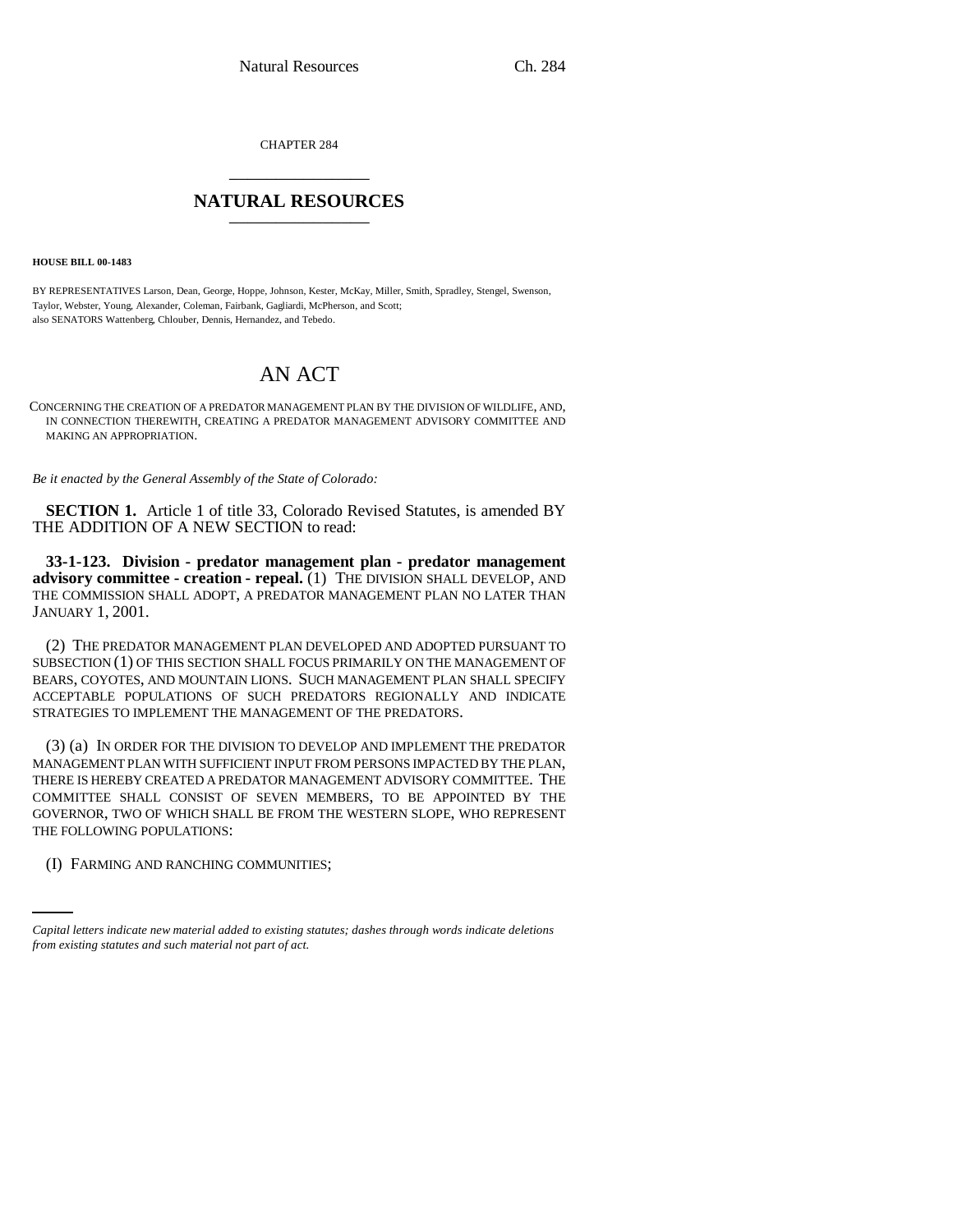(II) SPORTING GROUPS;

(III) WILDLIFE ORGANIZATIONS;

(IV) THE SCIENTIFIC COMMUNITY;

(V) ENVIRONMENTAL ORGANIZATIONS;

(VI) THE COMMISSIONER OF AGRICULTURE; AND

(VII) THE EXECUTIVE DIRECTOR OF THE DEPARTMENT OF NATURAL RESOURCES.

(b) THE PREDATOR MANAGEMENT ADVISORY COMMITTEE SHALL BE CO-CHAIRED BY THE COMMISSIONER OF AGRICULTURE AND THE EXECUTIVE DIRECTOR OF THE DEPARTMENT OF NATURAL RESOURCES.

(c) THE DEPARTMENT OF NATURAL RESOURCES, THE DEPARTMENT OF AGRICULTURE, AND THE COLLEGE OF NATURAL RESOURCES AT COLORADO STATE UNIVERSITY SHALL SERVE AS RESOURCES FOR THE PREDATOR MANAGEMENT ADVISORY COMMITTEE.

(4) THE PREDATOR MANAGEMENT PLAN SHALL BE SUBMITTED TO THE PREDATOR MANAGEMENT ADVISORY COMMITTEE FOR REVIEW AND COMMENT BEFORE IT IS ADOPTED BY THE COMMISSION.

(5) THE DIVISION SHALL SUBMIT THE PLAN TO THE HOUSE AGRICULTURE, LIVESTOCK, AND NATURAL RESOURCES COMMITTEE AND THE SENATE AGRICULTURE, NATURAL RESOURCES, AND ENERGY COMMITTEE ON OR BEFORE JANUARY 1, 2001, AND THE PLAN SHALL BE IMPLEMENTED BY MARCH 1, 2001.

(6) (a) THIS SECTION IS REPEALED, EFFECTIVE JULY 1, 2001.

(b) PRIOR TO SAID REPEAL, THE ADVISORY COMMITTEE SHALL BE REVIEWED AS PROVIDED IN SECTION 2-3-1203 (3), C.R.S.

**SECTION 2.** 2-3-1203 (3), Colorado Revised Statutes, is amended BY THE ADDITION OF A NEW PARAGRAPH to read:

**2-3-1203. Sunset review of advisory committees.** (3) The following dates are the dates for which the statutory authorization for the designated advisory committees is scheduled for repeal:

(n) JULY 1, 2001: THE PREDATOR MANAGEMENT ADVISORY COMMITTEE CREATED IN SECTION 33-1-123, C.R.S.

**SECTION 3. Appropriation.** In addition to any other appropriation, there is hereby appropriated, out of any moneys in the wildlife cash fund created in section 33-1-112, Colorado Revised Statutes, not otherwise appropriated, to the department of natural resources, for allocation to the division of wildlife, for the fiscal year beginning July 1, 2000, the sum of one hundred fifty thousand dollars (\$150,000), or